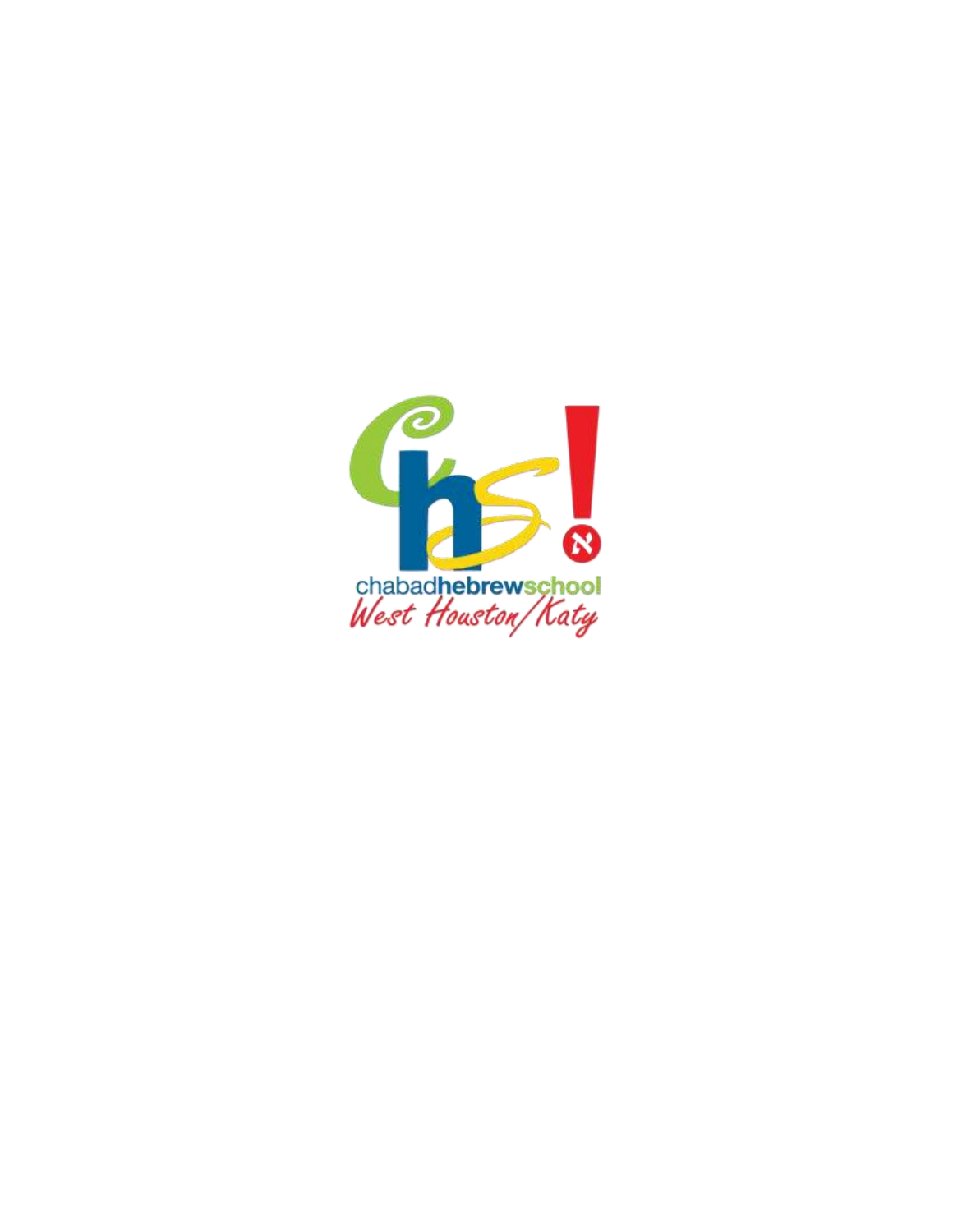#### Dear Parents,

Imagine a Hebrew school where your kids don't want to miss a day. They come in with a smile and leave humming a new Hebrew song.

Imagine a child who feels the warmth and spirit of Judaism and then imagine the pride of this child's parents.

Welcome to Chabad Hebrew School of West Houston/Katy where the values and tradition of Judaism are vividly brought to life!

The goal of our Hebrew School is to experience and deepen Jewish knowledge which will strengthen your children's understanding of G‑ d, their identification with the Jewish people, their involvement in the synagogue, their participation in Jewish life and their determination to live as Jews.

With your interest and participation, your child will see Hebrew school as a privilege and opportunity to learn about their Jewish identity. Thank you for taking on this commitment and welcome to the team!

Best wishes for a happy, healthy, and successful New Year!

Hebrew School Director

Elisa Goldstein

B"H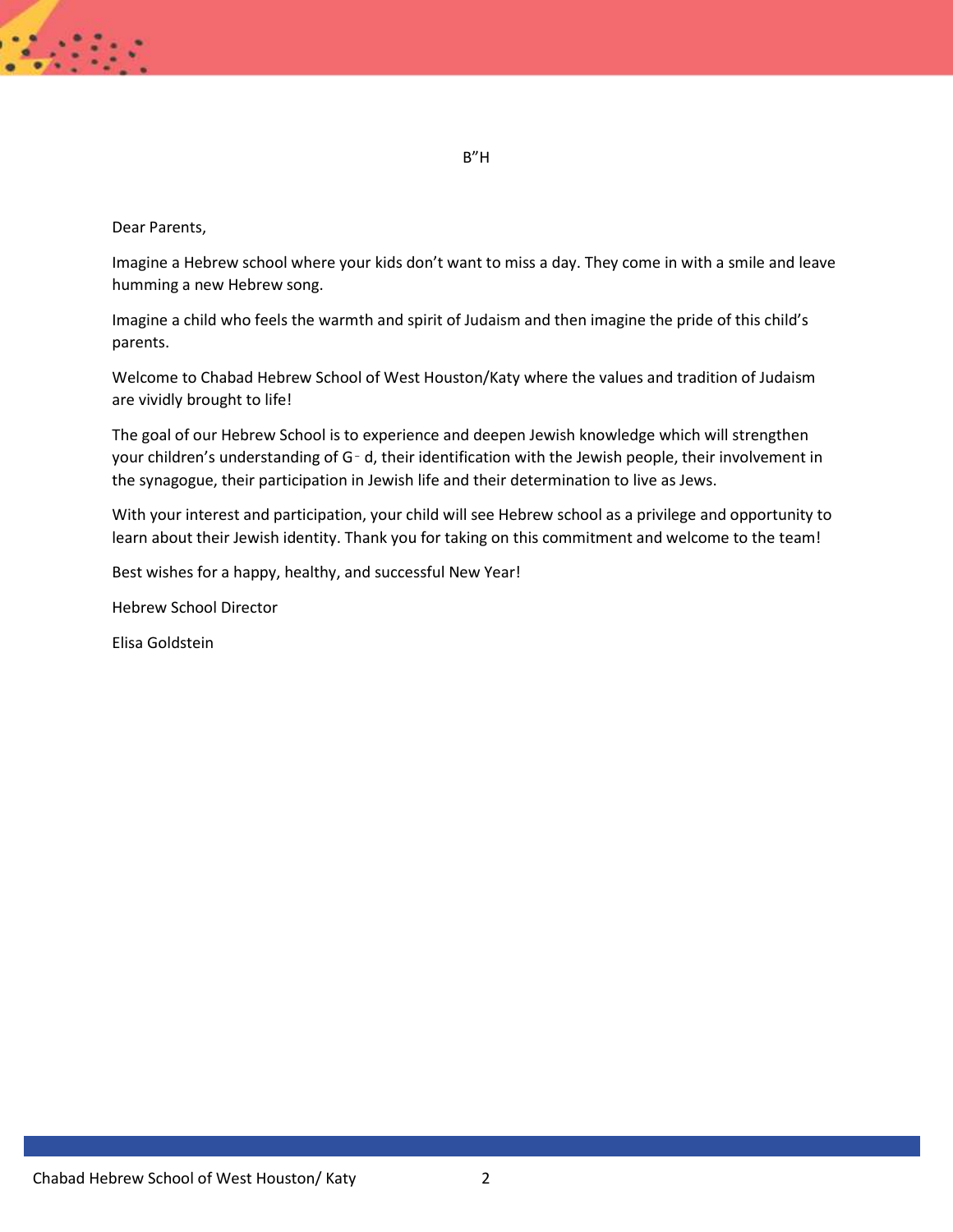## **Curriculum**

From Aleph-Bais and Hebrew literacy to bringing Jewish Holidays to life, our lessons are multi-sensory and hands-on. Students truly experience what they are being taught through an interactive classroom experience.

Chabad Hebrew School of West Houston/Katy uses the new, acclaimed **Aleph Champ** program to ensure that your child will read fluently at the end of his/her Hebrew School experience.

#### *HEBREW*

Our students learn to read & write Hebrew. They gain confidence and familiarity with the Siddur-Hebrew Prayer Book.

#### *ISRAEL*

Our students will attain an affection for our heritage and the uniqueness of our homeland Israel.

#### *JEWISH HISTORY*

The students gain an appreciation of our heritage and culture that has been preserved throughout the ages.

#### *HOLIDAYS AND SHABBAT*

Traditions and celebrations, exploring the joy of Jewish Holidays and Shabbat will provide a deeper meaning for our students.

#### *JEWISH VALUES*

Beginning with the origins of the mitzvot, stressing practical applications of good deeds in our daily lives, our students will explore a personal Jewishness.

#### **Communication**

Should you need to contact our staff during school hours, please contact:

**Elisa Goldstein – 713-545-7724**

**Rabbi Dovid Goldstein – 713-471-7733**

### **The Atmosphere**

The underlying strength of our school is in its general warmth and spirit, providing a learning experience in an atmosphere of joy and liveliness.

Family Days, Friday night dinners, school contests, hands-on education, and family workshops as well as games, drama, and songs are blended into our curriculum.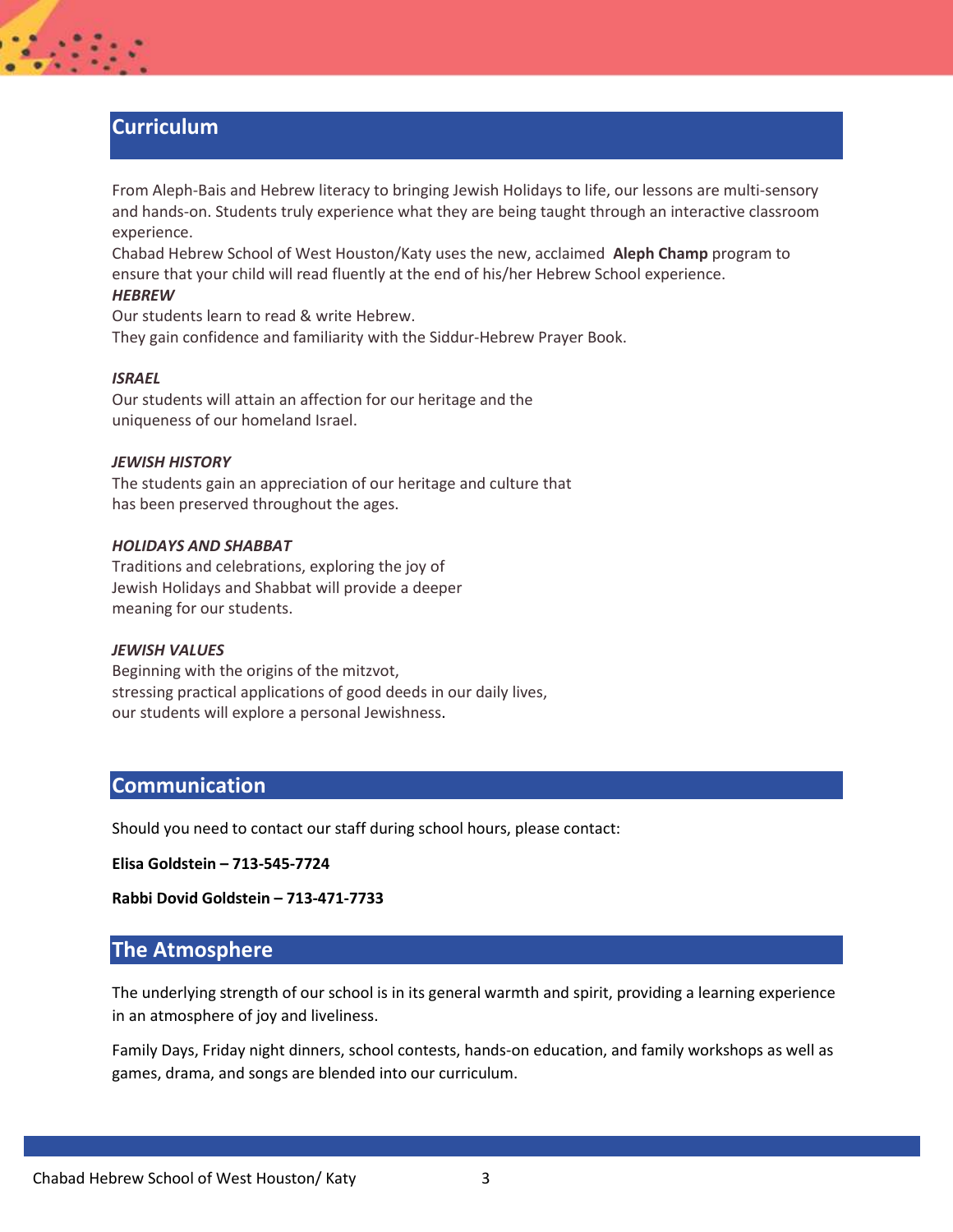## **Homework**

Homework is optional and will generally consist of a review, reinforcement or completion of Hebrew reading.

### **Our Approach**

At our Hebrew School we strive to stress the beauty and warmth of Judaism and its Mitzvot. We place particular emphasis on the inclusion of Jewish ethics and values. Mutual tolerance and respect for fellow human beings are taught as basic principles of faith.

## **Aleph Champ/Hebrew Language Reading & Comprehension**

Aleph Champ is a ground-breaking program that is the talk of the town. This system offers a new and innovative Hebrew reading technique that Involves ten easily attainable levels for children to master. Students are motivated and have clear goals defined for them. In addition to reading they will be able to write and understand basic Hebrew vocabulary.

## **Health and Wellness**

Communication is key to allowing us to help your child. Please let us know if there are any important factors in your child's health, such as allergies, vision, hearing, medications, etc. This will help us to be understanding and cater to his/her needs. Of course, the greatest care will be taken to maintain the confidentiality of the student/family.

Contagious Illness: Please notify us in the event of a contagious illness so that we may notify the parents of other children in the class to be aware of the symptoms.

In case of minor injury, the staff will treat the injury. For major injuries, G-d forbid, EMS will be called as well as the parents. In the event the parents/guardians cannot be reached, the emergency contact on file will be contacted. If necessary, the child will be taken to the nearest hospital.

## **Drop Off/ Pick Up**

● Sunday: 9:30-11:30 am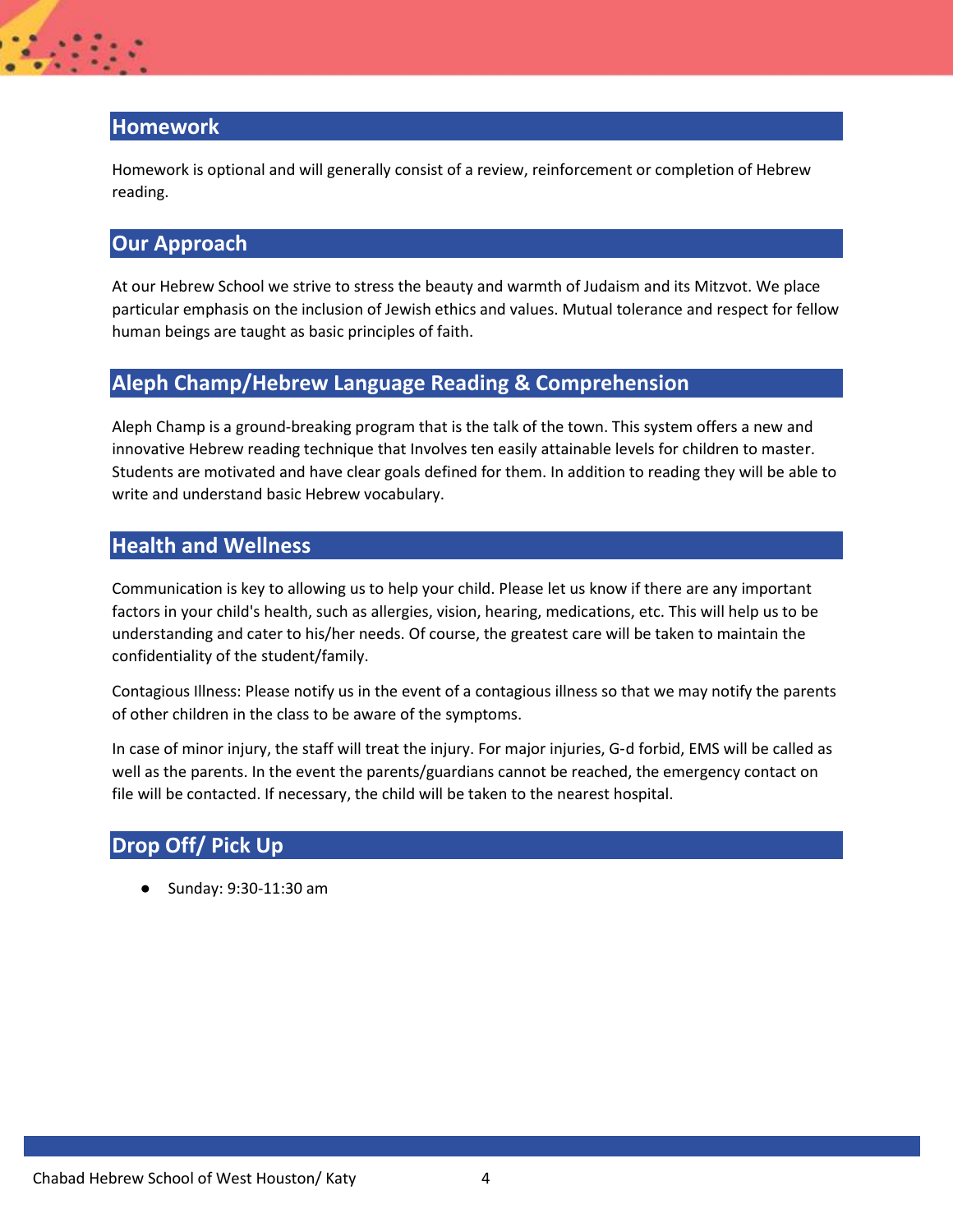# **Hebrew School Schedule**

#### **In-Person Hebrew School**

Kindergarten - 6th graders meet Sunday mornings from 9:30–11:30 a.m.

| Sample Schedule    | <b>Activity</b>            |
|--------------------|----------------------------|
| $9:30$ am-10:15am  | Hebrew Reading-Aleph Champ |
| $10:15$ am-10:25am | Outdoor Recess & Snack     |
| 10:25am-10:45am    | Prayer - Tefillah          |
| 10:45am-11:30am    | Class Curriculum           |

### **Attendance**

Regular attendance is crucial to your child's success in Hebrew school. There is a direct correlation between attendance and achievement, interest and attitude. Adhering to the attendance policy will help your child get the most out of Hebrew school.

#### **Payment and Refund Policy**

Tuition fees can be paid by check or credit card. Please note that should you choose to pay by credit card, you will be charged the 3.5% processing fee. Payments should be given to the director only and not to other staff members. Should you decide to withdraw your child from Hebrew School, your refund will be pro-rated up to February 1. After that date no refund will be allowed for Hebrew School tuition. There are no refunds or credits for days missed due to illness, holidays, or family vacations.

### **Textbooks**

Textbooks and workbooks will be supplied by the school. Books should be treated with care and respect.

#### **Communication**

Your child's happiness is our top priority. Communication between parents and staff is very important and will make the Hebrew school experience more pleasant for your child.

If there are any issues that are bothering you concerning your child's education, do not disregard them. Please talk to us so that we can make your child more comfortable and alleviate any distress immediately.

We will be emailing/what's app announcements and pictures to let you know what is happening during Hebrew school.